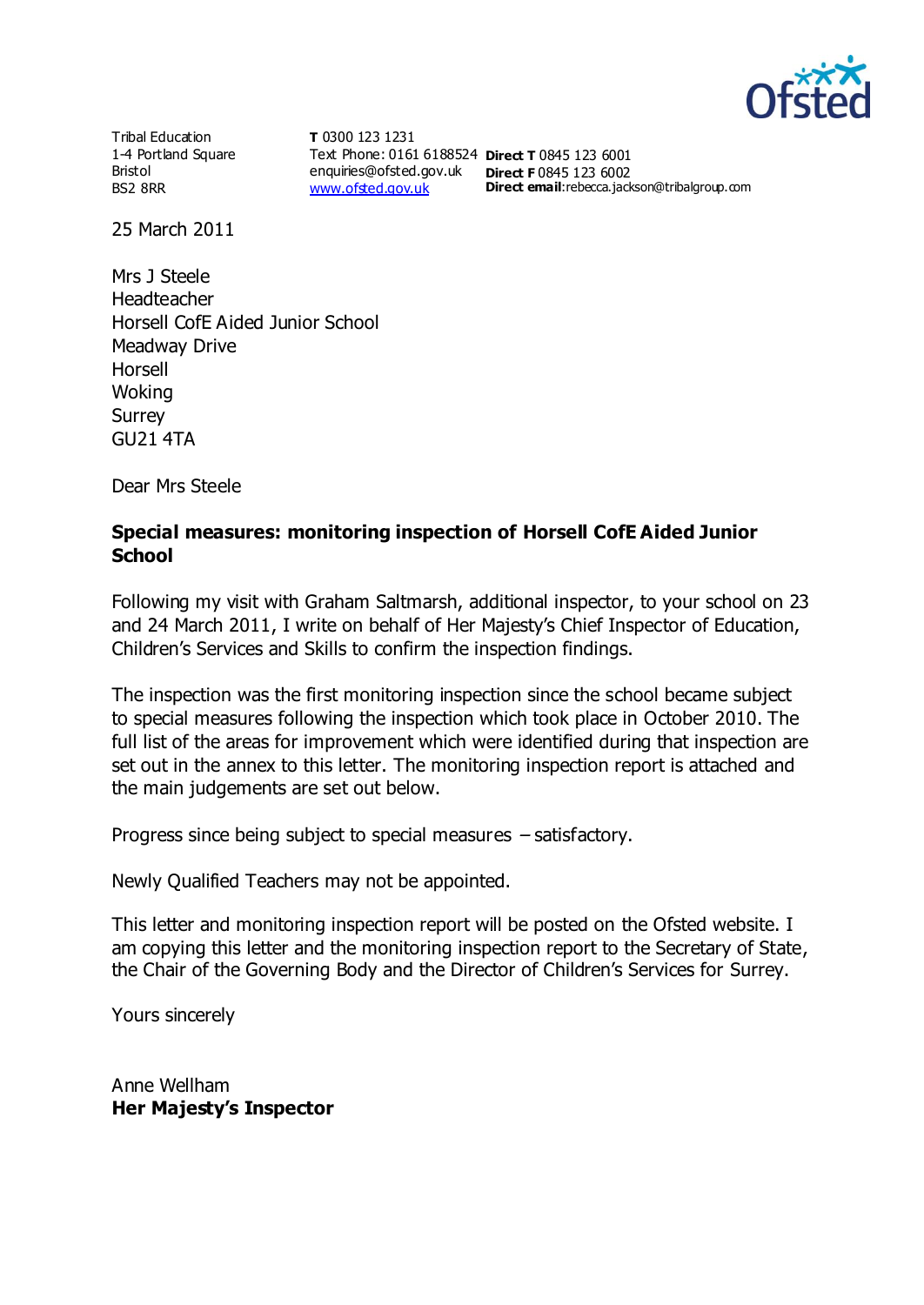

# **Annex**

## **The areas for improvement identified during the inspection which took place in 6-7 October 2010**

- Accelerate pupils' progress in order to raise their attainment in English and mathematics by:
	- ensuring that the more-able pupils are always given work that challenges and extends them
	- analysing the reasons why girls underachieve in mathematics and implementing consistent teaching strategies that build their confidence and understanding
	- giving pupils more opportunities to write at length independently in order to improve the fluency of their writing.
- $\blacksquare$  Ensure that teaching is consistently good in all year groups by:
	- ensuring all teachers take responsibility for assessing pupils' progress regularly throughout the year and making sure they are on track to meet challenging targets in relation to their initial starting points
	- checking the accuracy of teachers' assessments so that there is wholeschool agreement about levels of attainment and what constitutes good and satisfactory progress
	- eliminating inconsistencies between classes and year groups so that all groups of pupils are given work that challenges and extends their thinking.
- Increase the effectiveness of leadership, management and governance in driving improvement by:
	- evaluating all aspects of the school's work with greater rigour
	- giving senior and middle leaders more autonomy and accountability for driving improvement and monitoring pupils' progress
	- involving teachers in checking pupils' progress from term to term and taking swift action to tackle early signs of underachievement
	- ensuring that the school improvement plan includes precise actions, timescales and measurable targets for improvement so that staff and governors can evaluate the impact of actions taken.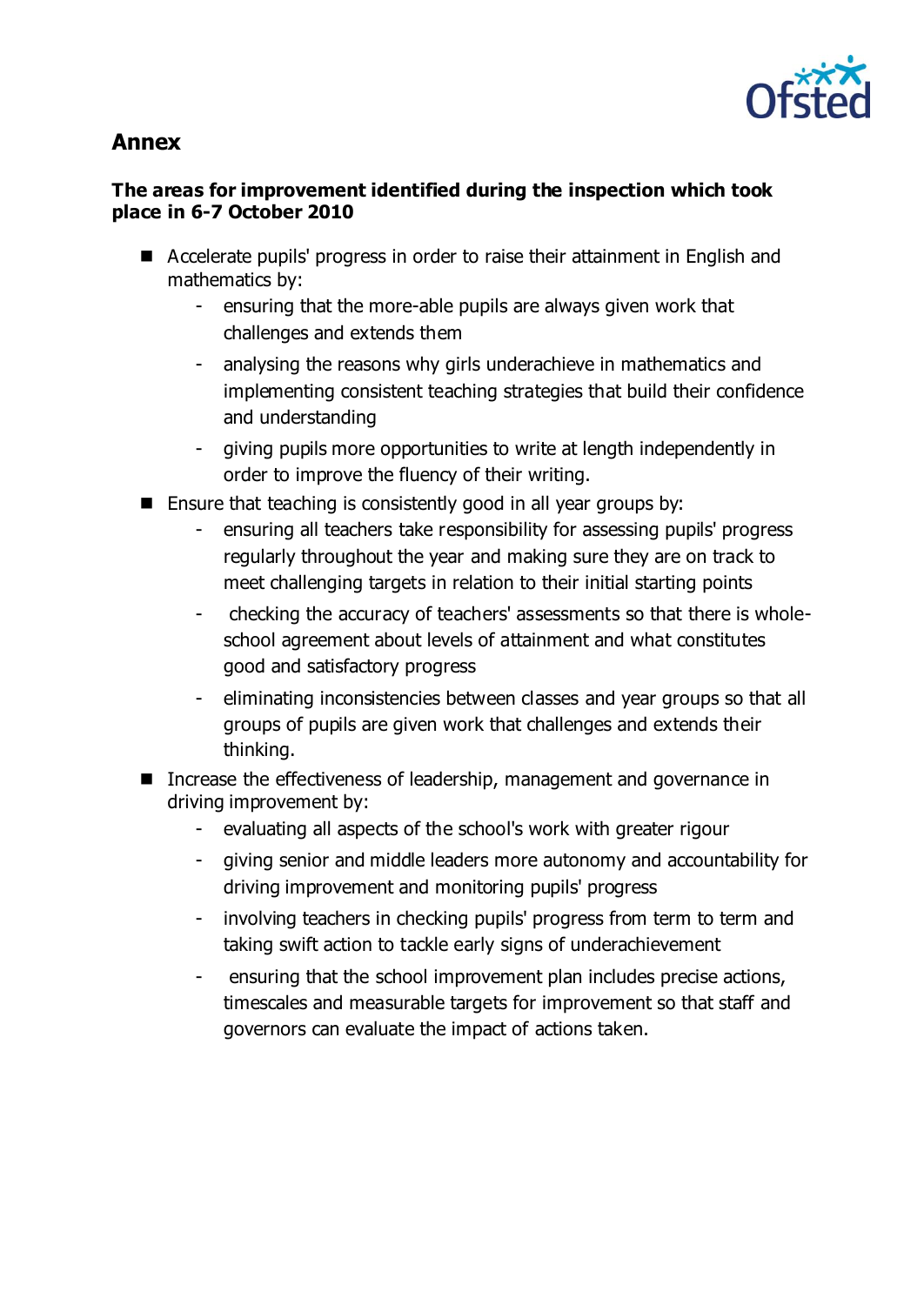

## **Special measures: monitoring of Horsell Junior School**

## **Report from the first monitoring inspection on 23-24 March 2011**

#### **Evidence**

Inspectors observed the school's work, visited lessons in all year groups, scrutinised documents and met with the senior leadership team, heads of year, subject leaders, teachers, groups of pupils, two representatives from the governing body, a consultant employed by the local authority and the School Improvement Partner.

## **Context**

Following the inspection, an informal partnership has been established with a successful local primary school to share good practice and provide support to the headteacher. An additional skills governor has been appointed to the school to support the governing body.

## **Pupils' achievement and the extent to which they enjoy their learning**

The school has started to tackle the underachievement and halt the decline in standards by introducing more robust systems to increase the accuracy and quality of assessment information. Teachers are developing a better understanding of how to assess pupils' attainment and track the progress of groups of pupils and individuals. They are more accountable for the progress of the pupils they teach because tracking is done on a class-by-class basis and regular meetings to discuss pupils' progress with senior leaders are more rigorous and challenging. However, the role that year leaders play in tracking progress across year groups is not developing quickly enough to eliminate the inconsistencies in progress between and within year groups. The progress of pupils with special educational needs and/or disabilities is carefully tracked to make sure that they receive specific support in lessons and additional tuition in small groups if they fall behind.

Although the quality of assessment information has improved, the attainment of the more-able pupils is not rising consistently because they are not given work that challenges or extends them in all lessons. Pupils are often set inappropriate targets because not all teachers are secure in their knowledge of levelling and assessment.. Pupils do not always know or understand how to use their targets to improve their work. This is particularly the case when targets relate to a lower level than the one at which the pupil is working.

There has been effective support from a consultant which is raising attainment in mathematics. Pupils, especially girls, report that they enjoy lessons and are increasingly confident of their abilities to develop and extend their skills. Current school information shows that pupils in Year 6 are on track to reach the school's target for mathematics. Pupils are not achieving the levels of which they are capable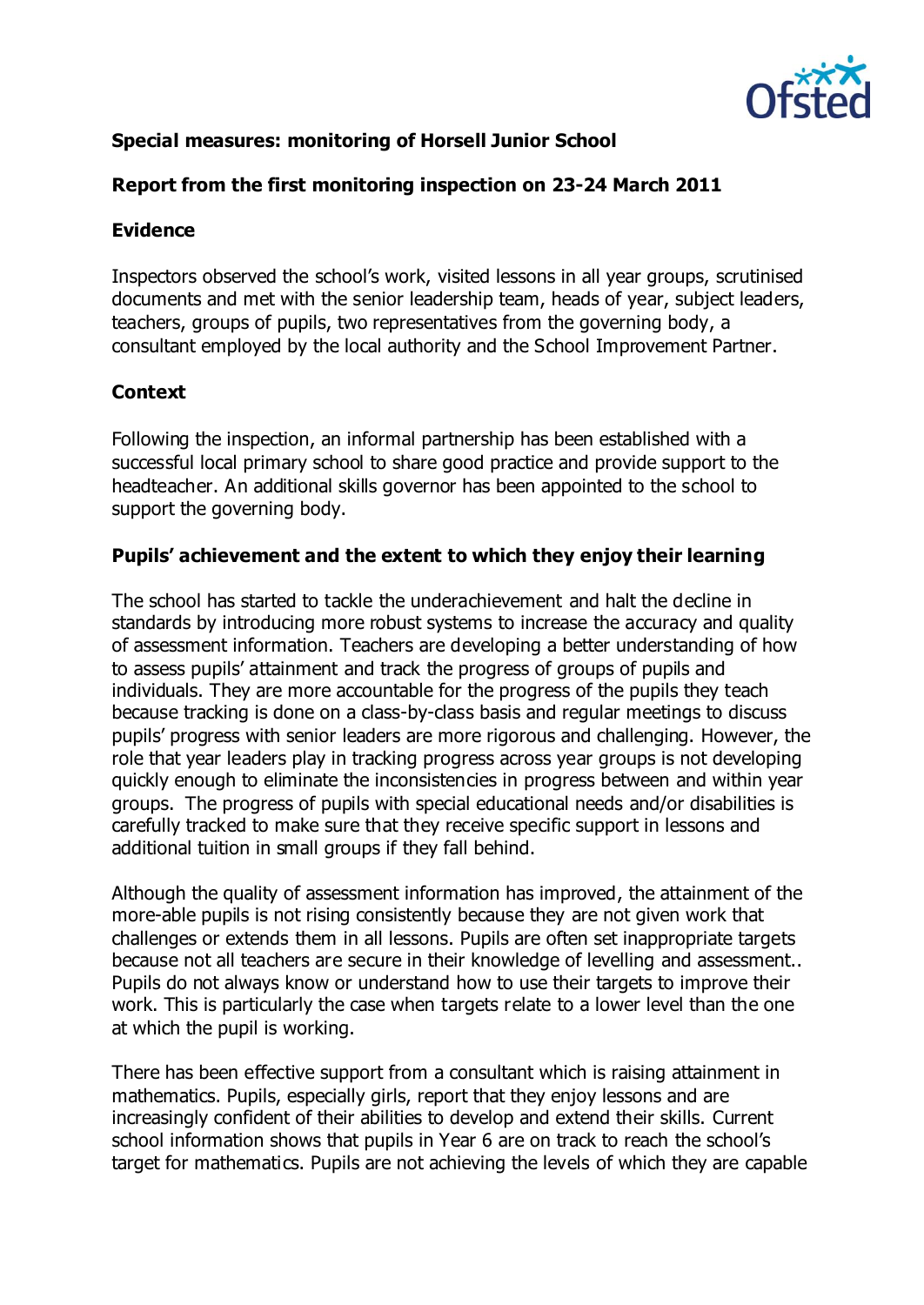

in English, particularly in writing. Too many pupils are making poor progress in writing in Year 3 and do not make up lost ground by Year 6. Pupils are being given more opportunities to write at length independently, although writing tasks are not always planned to extend pupils' thinking or engage their interest.

Progress since the last section 5 inspection on the areas for improvement:

 Accelerate pupils' progress in order to raise their attainment in English and mathematics - satisfactory

## **Other relevant pupil outcomes**

The school's strong Christian ethos underpins pupils' good spiritual, moral and social development. The school cares for the pupils very well and keeps them safe from harm. Pupils enjoy coming to school and attendance is high. Behaviour around the school and in the majority of lessons is excellent.

## **The effectiveness of provision**

The school has worked hard to refine the systems for tracking pupils' progress and increasing teachers' responsibility and accountability. However, these systems are having a limited impact on improving the consistency and quality of learning. The majority of teaching observed during the inspection was satisfactory. Although teachers are using assessment information more consistently to plan lessons, not all of them are confident or secure enough in knowing how to pitch the lesson so that all groups of pupils are given work that matches their abilities and interests. Teachers' expectations of pupils' learning do not fully take account of what pupils are capable of achieving in relation to their starting points when they joined the school. Pupils are keen to learn and apply themselves to the tasks they are set even when they do not fully engage their interest. Where teaching is lively and well paced, pupils are fully involved and enthusiastic contributors to their learning. For example, in one Year 6 mathematics lesson, pupils' learning moved on quickly because each activity provided a new level of challenge and group work was carefully guided to make them think carefully before applying their skills to solving the problem. When used well, opportunities to talk with partners allow pupils to take a more active part in their learning. This is particularly improving girls' confidence in discussing their learning. Teachers are marking pupils' work regularly and providing detailed information on how to improve their work against their targets. However, this is only effective when pupils' targets accurately reflect the level at which they are working. Much more remains to be done to ensure that all pupils benefit from good quality of teaching.

Progress since the last section 5 inspection on the areas for improvement:

■ Ensure that teaching is consistently good in all year groups-inadequate